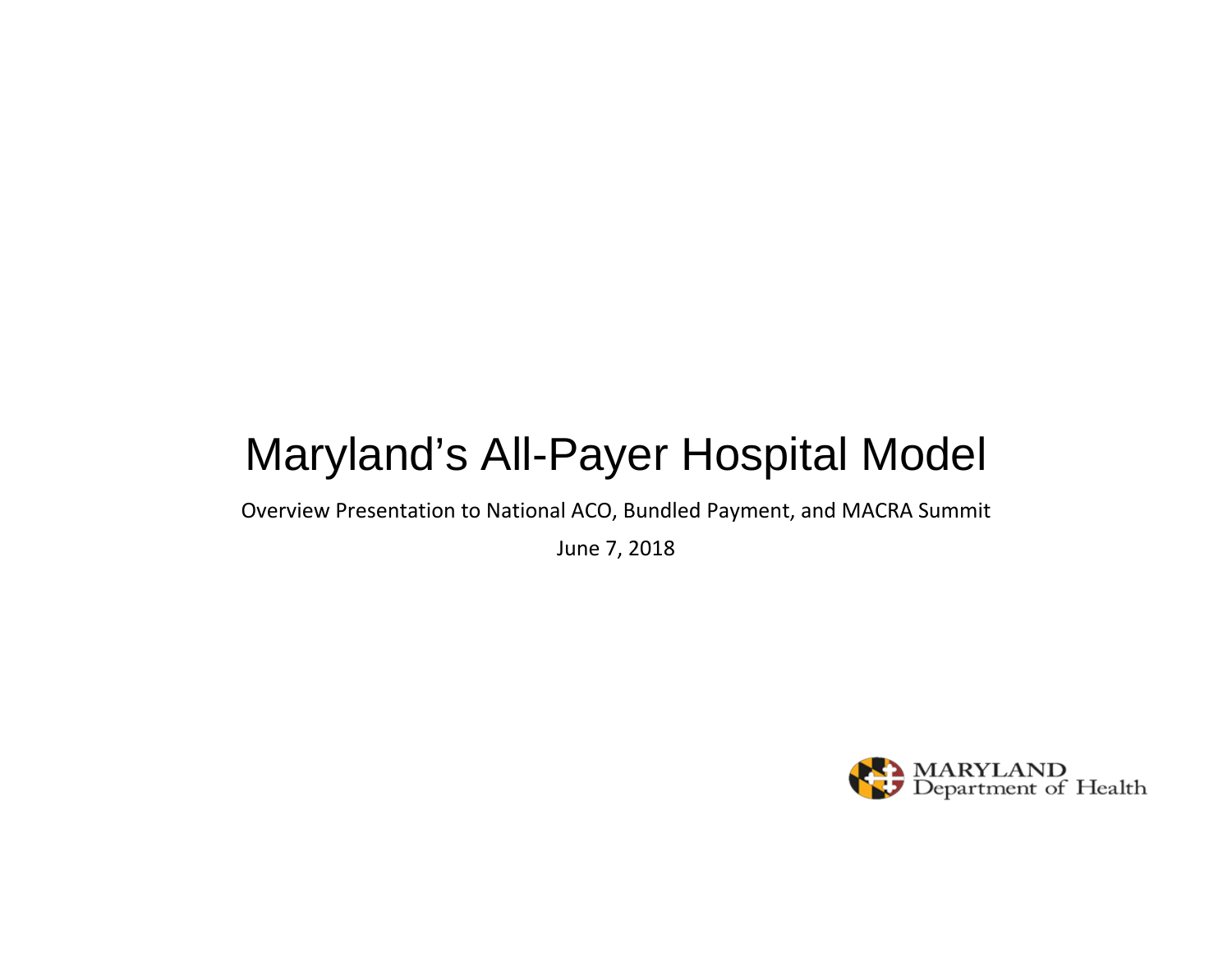# Brief History: Maryland's All-Payer Hospital Model

- Health Services Cost Review Commission (HSCRC) establishes hospital rates for all payers, including Medicare
	- ‒ Each hospital has unique rates
	- ‒ Payers pay the same for each service (discounts of 6% to Medicare and Medicaid), no cross subsidies
	- ‒ Payers share in funding uncompensated care, medical education, etc.
	- ‒ In per capita model, hospitals still bill for individual services



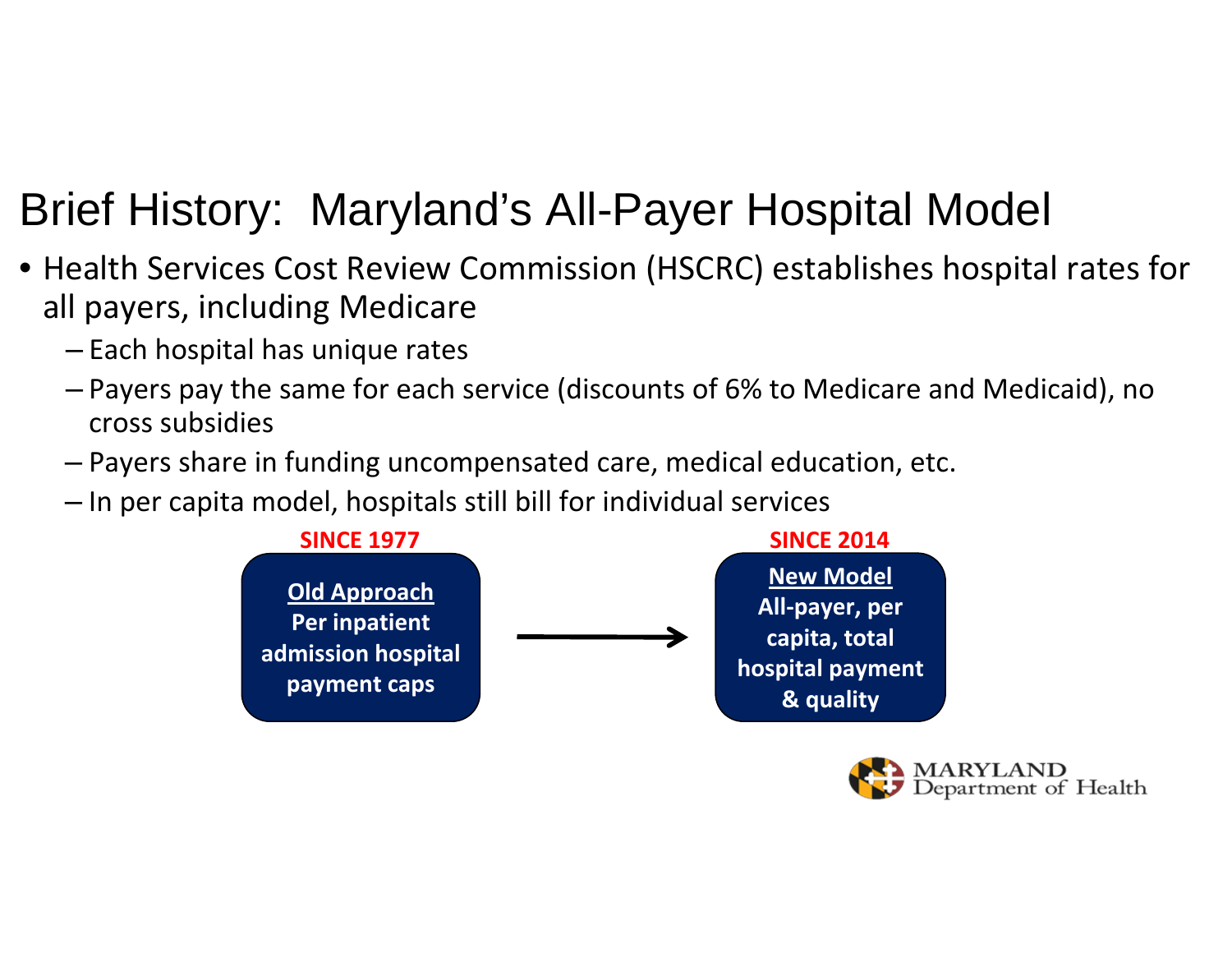# Current Hospital Model Features (2014-2018)

- Per capita, value-based payment framework
- All payer per capita growth ceiling
- Savings of at least \$330 million to Medicare
- Quality and care improvement requirements (Readmissions, HACs)
- Payment transformation to global revenue caps
- Progress to total spending model for Medicare -2019

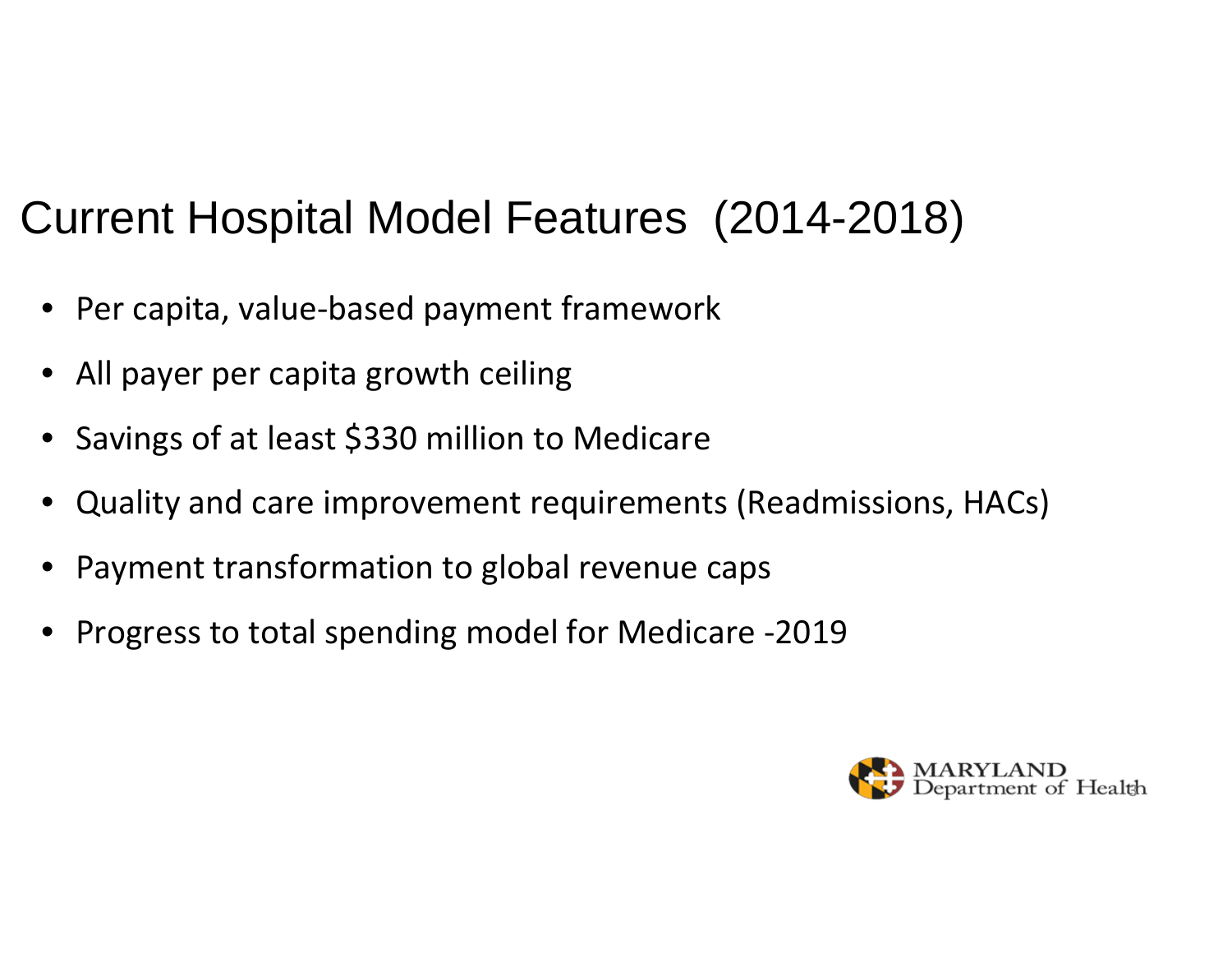#### Model Shifts Focus from Rates to Revenues



- Unknown at the beginning of year
- More units creates more revenue
- Known at the beginning of year
- More units does not create more revenue

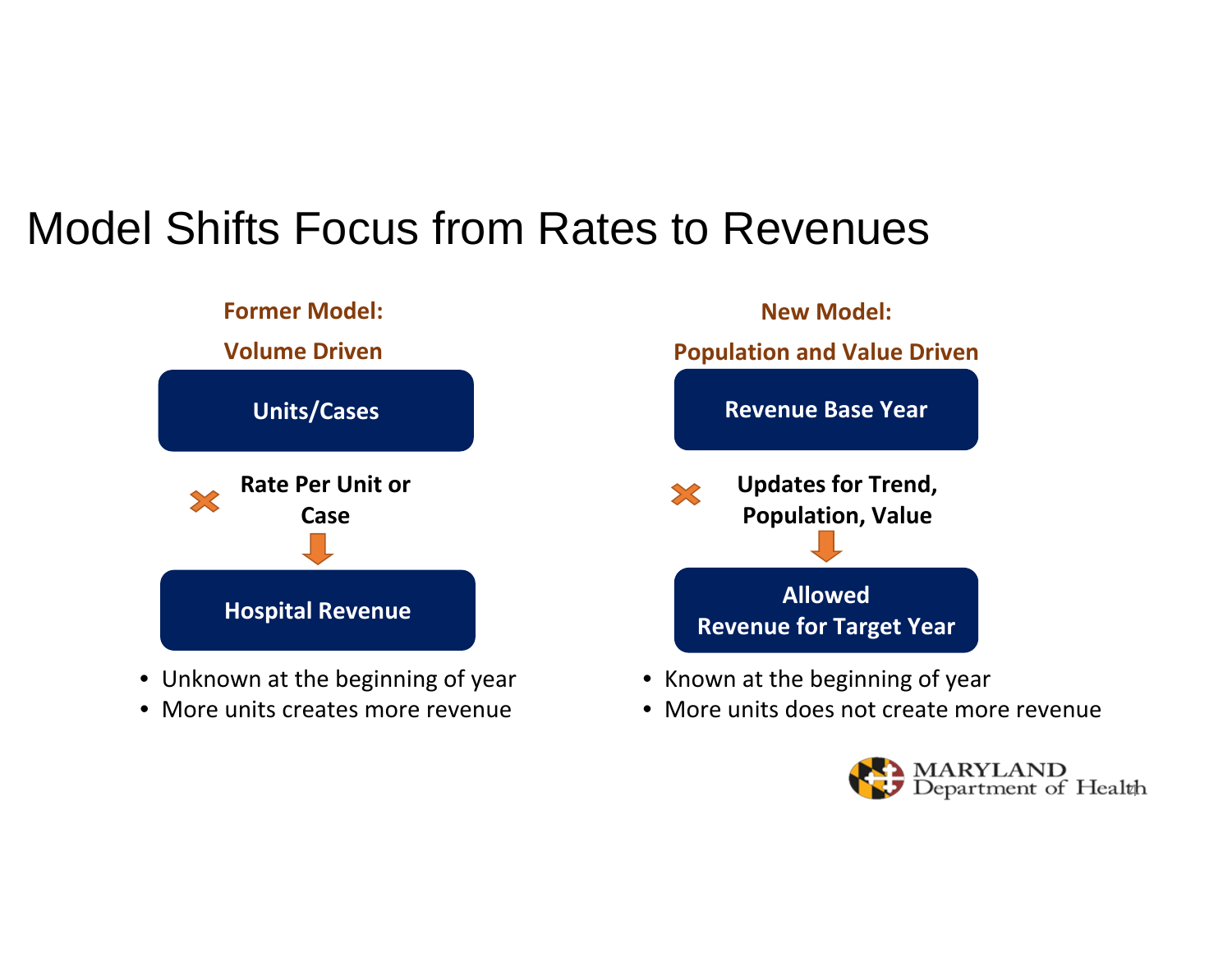# Key Aspects of Hospital Global Revenue Caps

- Fixed revenue base for 12 ‐month period (limited exceptions)
- Annual update factor (inflation)
- Quality/value based adjustments (detailed all ‐payer adjustments similar to CMS quality adjustments)
- Annual adjustments for selected volume factors (see following chart)

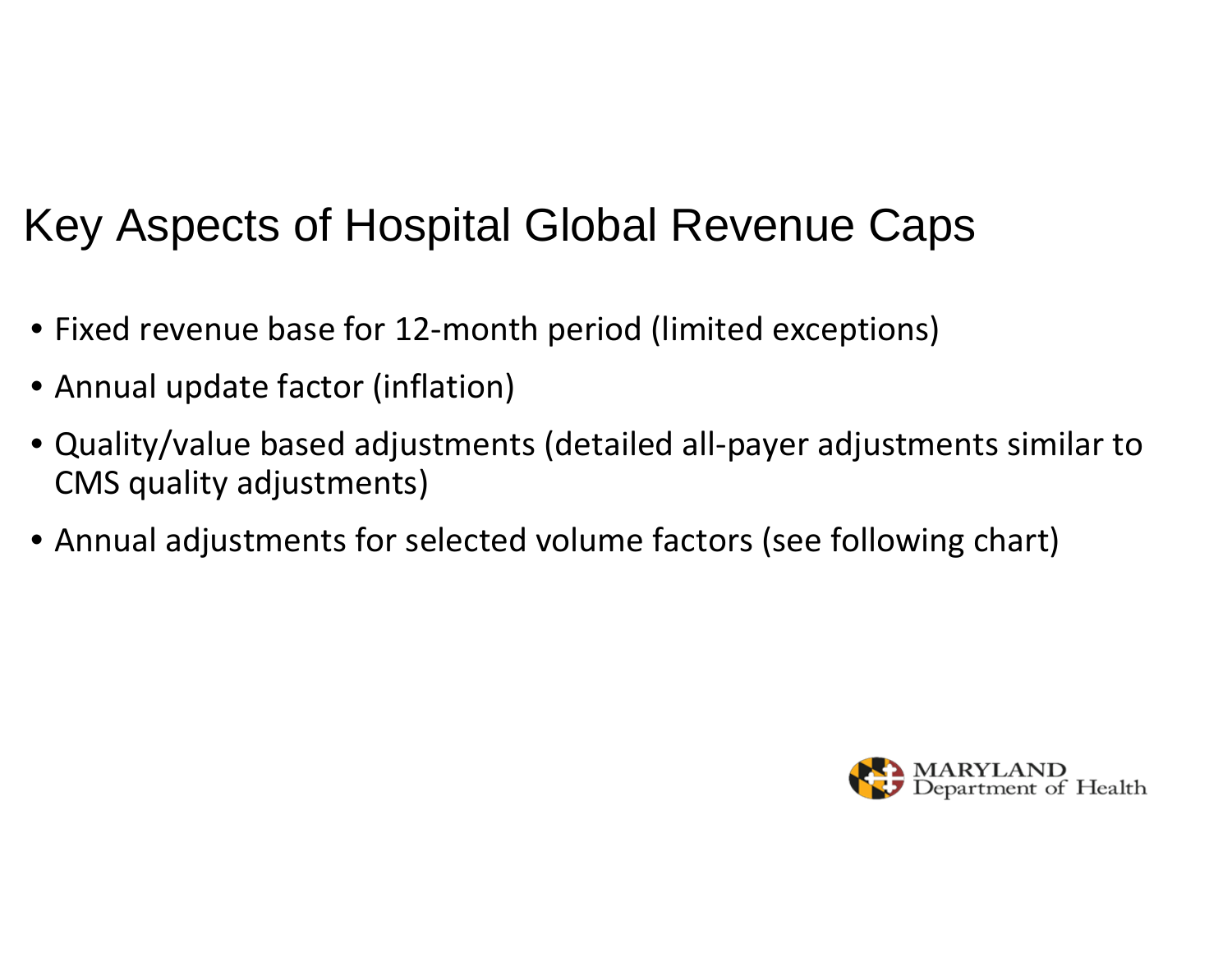# Volume-Related Changes in Global Revenue Caps

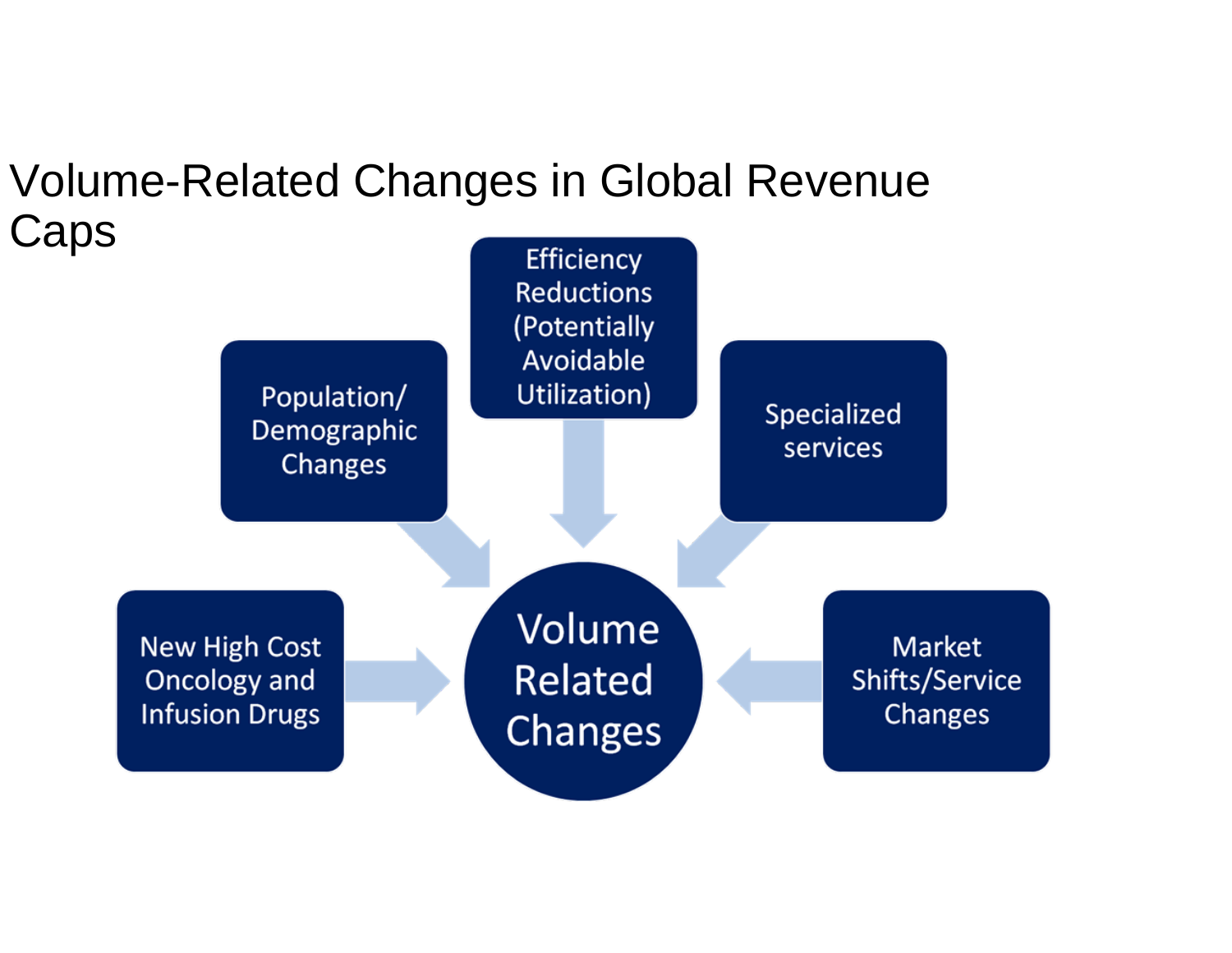#### Data Intensive Detail Used for Adjustments Demographic Adjustment Example:

- Zip codes are allocated to hospitals based on prior use to form a virtual patient service area for each hospital
- Age ‐adjusted weights are multiplied by population changes in each age cohort to derive demographic change and allocated back to the hospital at the zip ‐ code level
- The demographic adjustment is not applied to the portion of the hospitals budget that is for "avoidable use"
- The demographic adjustment is scaled to the overall growth in the population, exclusive of aging
- Methodologies are adjusted based on experience—e.g. currently considering medical versus surgical growth equity under the demographic adjustment

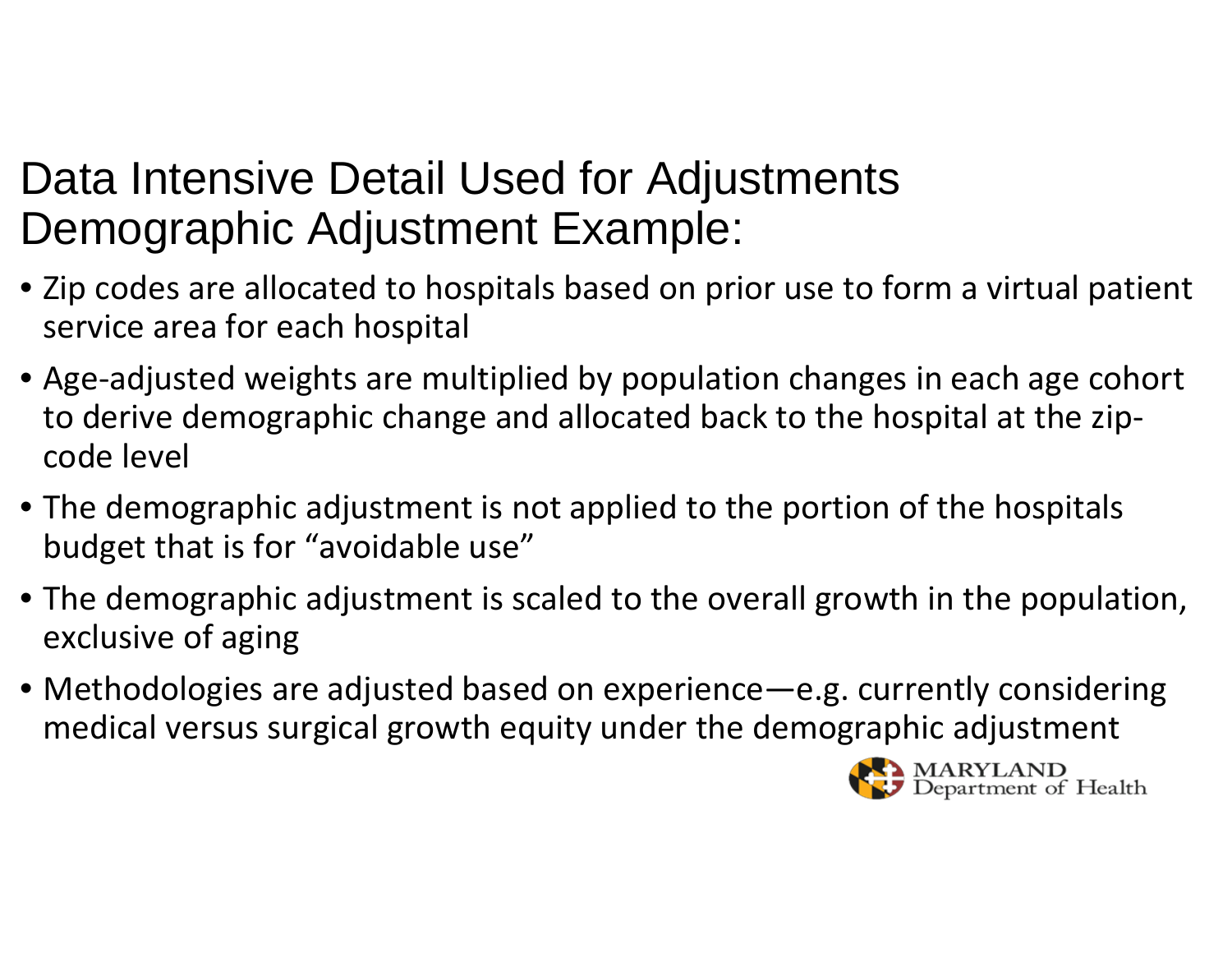#### Context– Hospital Financing System

State ‐wide All ‐Payer Revenue Limits and Quality Requirements



*Hospital Bills Using Rates Set by HSCRC; Rates are Adjusted by Hospital Up and Down within Corridors to Stay on the Global Revenue Cap*



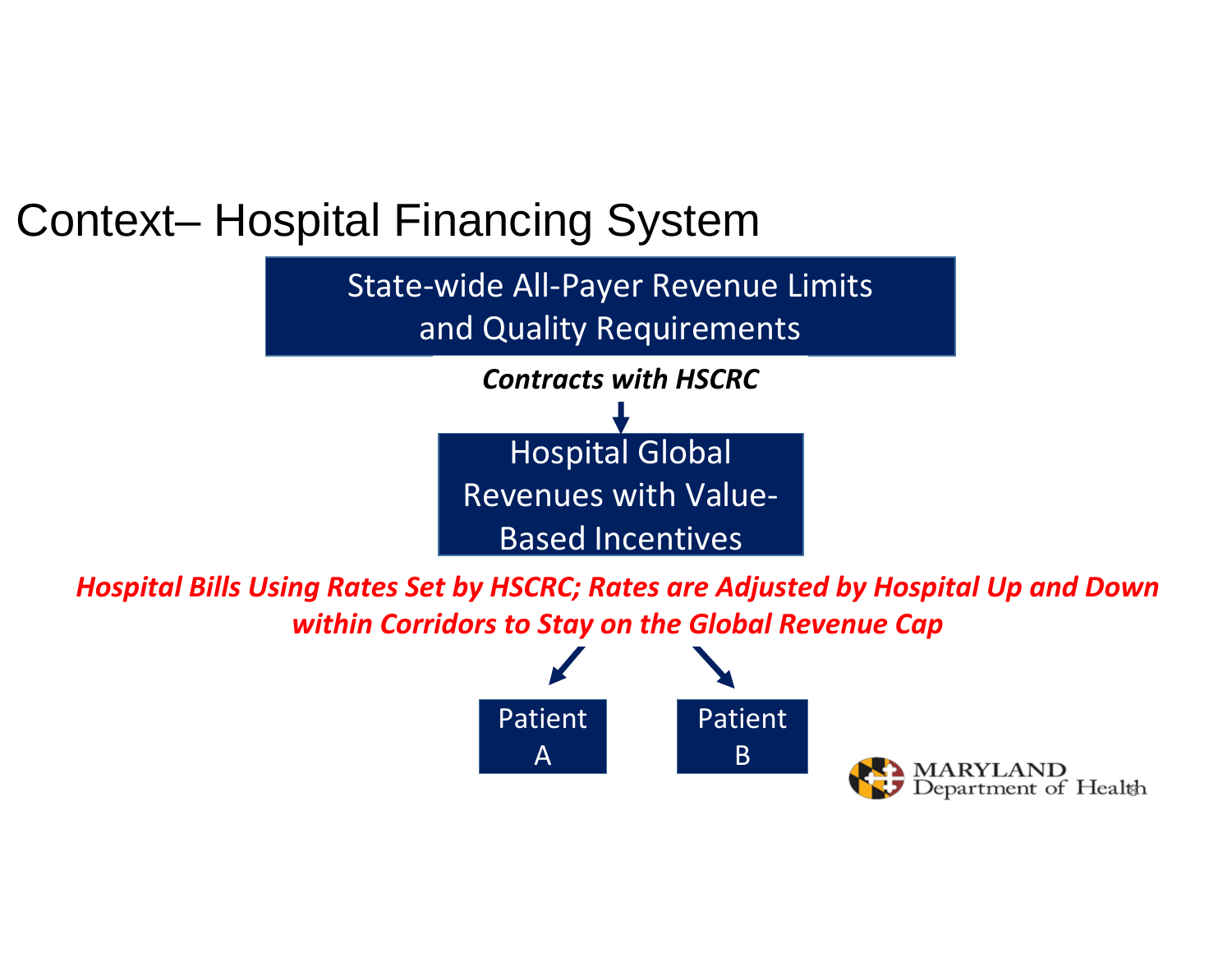# Progress: Maryland's Current Hospital Model Contract

| <b>Performance Measures</b>                                | <b>Targets</b>                                       | <b>2014-2017 Results</b>                     | <b>On Target</b> |
|------------------------------------------------------------|------------------------------------------------------|----------------------------------------------|------------------|
| <b>All-Payer Per Capita Revenue</b><br>Growth              | $\leq$ 3.58% annually                                | 2.03% average                                |                  |
| <b>Medicare Savings in Hospital</b><br><b>Expenditures</b> | $\ge$ \$330M over 5 years<br>(below national growth) | \$916M cumulative<br>$(5.63%$ lower)         |                  |
| <b>Medicare Savings in Total Cost</b><br>of Care           | Lower than the national growth<br>rate               | \$599M cumulative<br>$(1.36\%$ lower growth) |                  |
| <b>All-Payer HAC reduction</b>                             | 30% over 5 years                                     | 53%<br><b>Reduction since 2013</b>           |                  |
| <b>Readmissions Reductions for</b><br><b>Medicare</b><br>9 | $\leq$ National average over five<br>years           | Less than national average in 4<br>years     |                  |